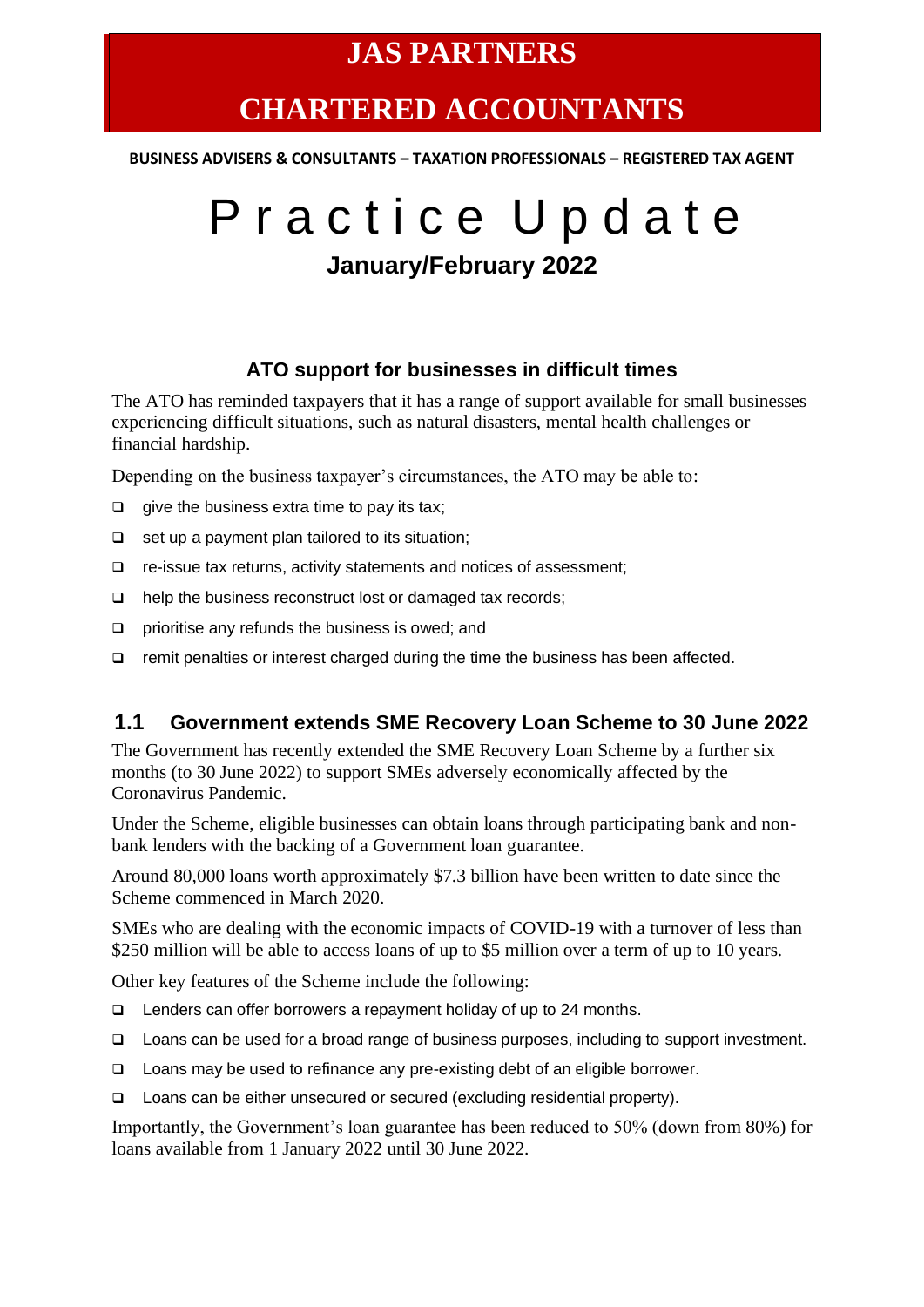#### **COVID-19 vaccination incentives and rewards**

The ATO has reminded employers to consider their tax and super obligations when employees are provided with incentives or rewards for getting their COVID-19 vaccination.

When employees are provided a cash payment, including paid leave for employees to get their COVID-19 vaccination (or additional paid leave to recover from any vaccination side effects), employers should withhold PAYG withholding and make super contributions on the amount.

Furthermore, the payment must be reported to the ATO via Single Touch Payroll ('STP') as part of the employee's salary or wage.

On the other hand, employers must consider the FBT consequences of providing non-cash benefits as an incentive for their employees to get vaccinated.

Such benefits may include:

- ❑ Goods or services provided to the employee.
- ❑ Vouchers and gift cards.
- ❑ Prizes won by an employee in a competition (e.g., a raffle).

Note that certain FBT exemptions and reductions may apply in some circumstances.

For example, if an employer provides or pays for an employee's transport to get their COVID-19 vaccination, there is generally no FBT payable.

#### **Higher PAYG withholding rates continue to apply to backpackers**

As we recently communicated, the High Court has held that the 'working holiday maker tax' (also known as the 'backpackers tax') did not apply to a taxpayer on a working holiday visa from the United Kingdom who was also an Australian tax resident.

This was due to the application of the Double Tax Agreement between Australia and the United Kingdom.

This tax treatment will only apply where the working holiday maker is both an Australian resident for tax purposes and from Chile, Finland, Japan, Norway, Turkey, the United Kingdom, Germany or Israel.

However, the ATO has recently told employers that the higher PAYG withholding rates continue to apply to working holiday maker employees.

This is regardless of the country they are from (unless the employer receives an PAYG variation notice from the ATO).

Broadly, the working holiday maker withholding rates apply as follows:

❑ If the employer is registered with the ATO as an employer of working holiday makers, they should withhold tax at the tax rate of 15% from the first dollar the working holiday maker employee earns up to \$45,000.

Tax rates change for amounts above \$45,000.

❑ If the employer is not registered with the ATO as an employer of working holiday makers, they must withhold tax at 32.5% from every dollar the working holiday maker employee earns up to \$120,000.

The foreign resident withholding rates must be applied to income over \$120,000.

If a working holiday maker employee has had excessive amounts of PAYG withheld from their salary, they can lodge a tax return at the end of the income year to receive a tax refund (where eligible).